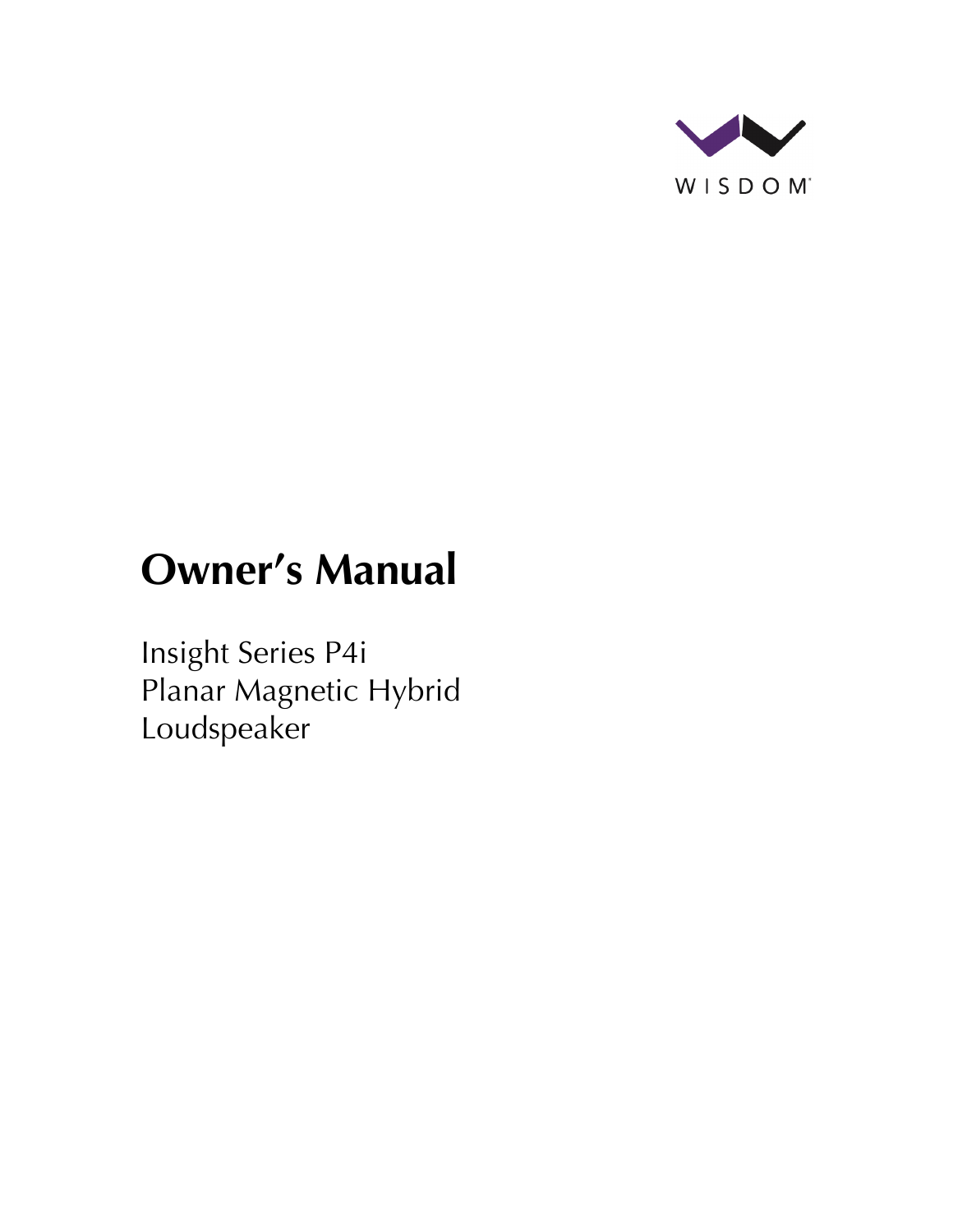## **Table of Contents**

**Introduction | 3**

**Overview | 3**

**Unpacking and Installing the P4i | 5**

**Your P4i and Subwoofers | 6**

**Care and Maintenance | 7**

**North American Warranty | 7**

**Obtaining Service | 8**

**Specifications | 9**

**Dimensions | 11**

## **DOCUMENT CONVENTIONS**

This document contains general safety, installation, and operation instructions for the Wisdom Audio Insight Series P4i Loudspeaker. It is important to read this document before attempting to use this product. Pay particular attention to:

**WARNING: Calls attention to a procedure, practice, condition or the like that, if not correctly performed or adhered to, could result in injury or death.** 

**CAUTION: Calls attention to a procedure, practice, condition or the like that, if not correctly performed or adhered to, could result in damage to or destruction of part of or the entire product.** 

*Note: Calls attention to information that aids in the installation or operation of the product.*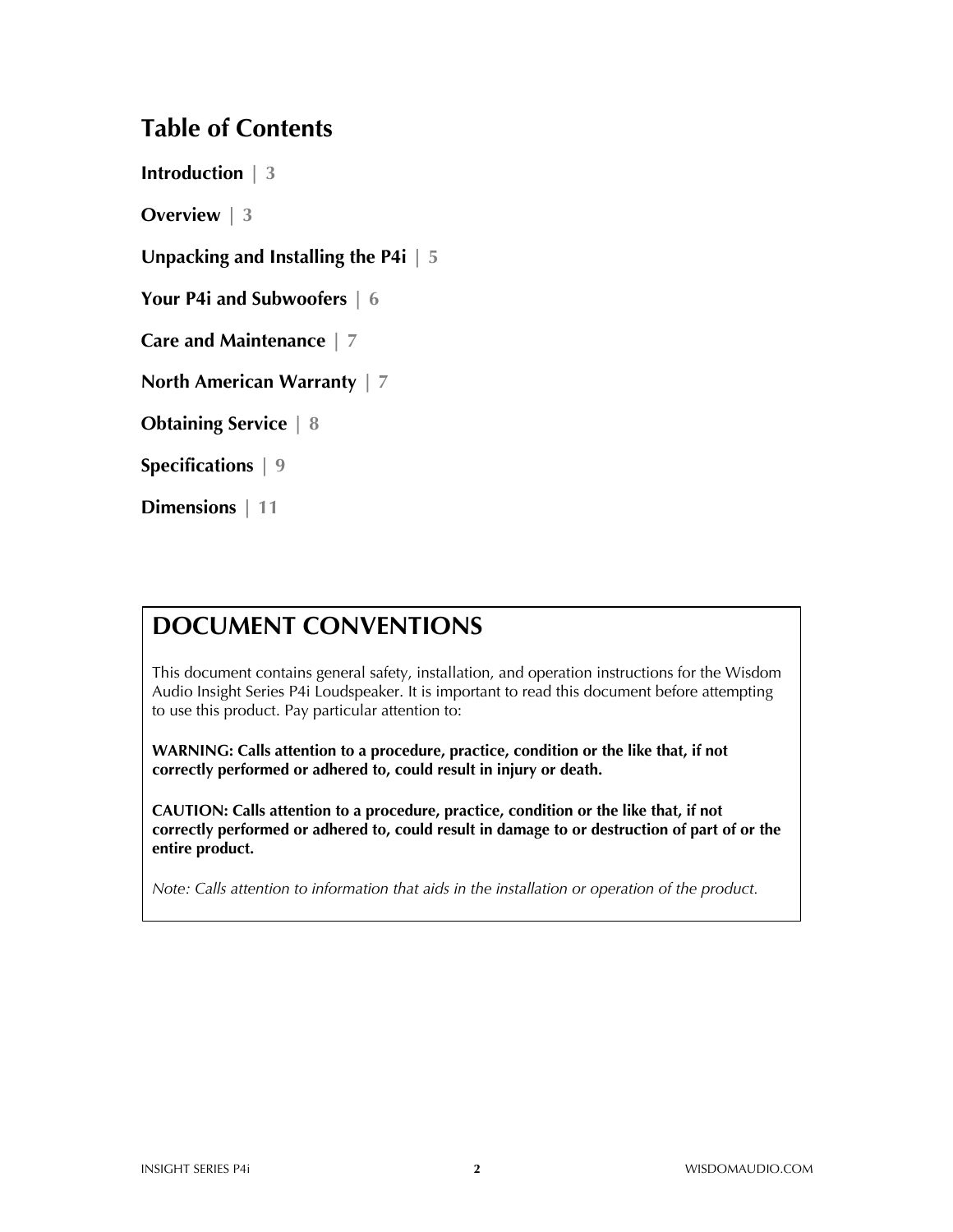# **Introduction**

Congratulations on purchasing your Wisdom Audio loudspeakers. They incorporate many design features designed to give you decades of pleasure and performance. Many of these design choices are uncommon among loudspeaker manufacturers and bear some explanation. See the following section entitled "Description" for more information.

While we expect your local Wisdom Audio dealer to take care of the setup and calibration of the system, we still recommend that you at least briefly review this and your other manuals to better understand your system's full capabilities.

You do not have to do anything to register your warranty for your Wisdom Audio products. (Isn't that a pleasant surprise?)

In the unlikely event that your loudspeakers ever require service, please contact the dealer from whom you purchased them. Between their records and ours, you should be all set.

However, please keep your sales receipt in a safe and easily found place. Should you move or lose touch with your original dealer, it will serve as your proof of purchase for warranty purposes.

## **Overview**

Your **Insight Series P4i** loudspeakers take advantage of several critical technologies to deliver a level of performance that has never been available in a loudspeaker that intruded so modestly on your living space. In fact, this level of performance has rarely been attained, regardless of the space and budget at one's disposal.

Since several of these technologies cannot readily be found elsewhere, we will take the time to describe them in more detail than would be necessary for more conventional designs.

Our planar magnetic drivers use an advanced, thin film membrane to move the air. This film can respond instantly to the smallest detail in the signal. It has vastly less inertia than traditional "cone & dome" drivers, so the signal is never blurred in any way.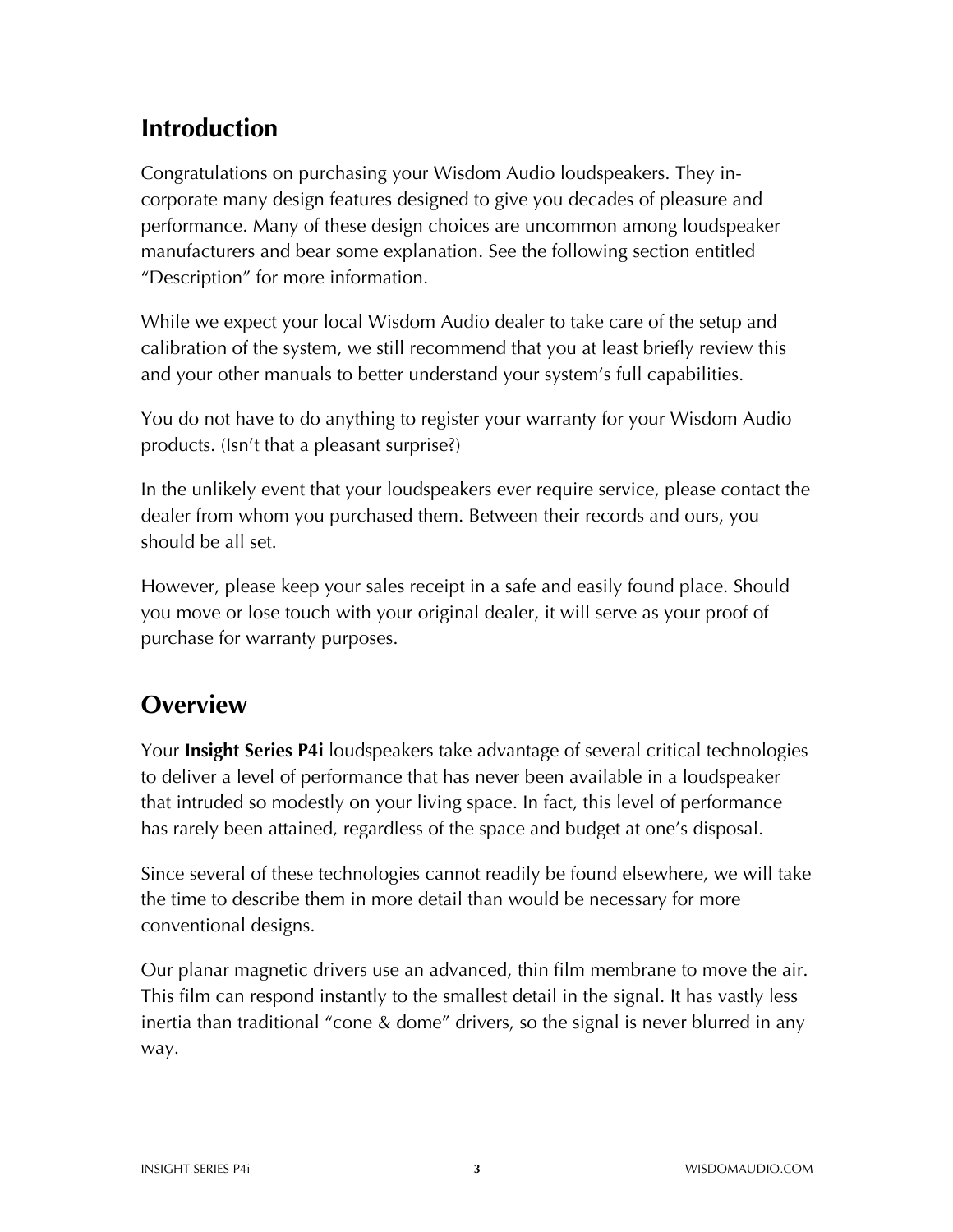One of the most remarkable things about the sound of well-designed planar magnetic speakers is their lack of thermal or dynamic compression. There are several reasons for this:

- The lightweight diaphragm responds quickly to even the smallest signals yet is robust enough to handle a great deal of power.
- The voice coil is laid out at and is exposed to the air on both sides; the large resulting surface area dissipates heat extremely quickly and efficiently.
- Since heat does not build up in the voice coil (as it does in conventional dynamic drivers), the load seen by the amplifier does not change at high power levels.

When you become accustomed to the sound of your new **Insight Series P4i** speakers, conventional speakers sound a bit bland and lifeless. You may also discover yourself hearing details at even modest levels on the P4i that were previously inaudible even at loud volumes on more conventional speakers.

The "voice coil" in the planar magnetic driver is spread out over a large, at area that is exposed to the open air. As such, when a huge transient comes along, any heat that is generated is immediately dissipated. This compares quite favor- ably to other designs in which the voice coil is buried inside a massive piece of metal, where the heat has effectively no place to go.

The excellent heat dissipation of these drivers makes them remarkably reliable. Planar magnetic speakers can handle a great deal of power without undue stress or audible strain. In fact, for a given size, they can handle many times the power of a traditional dynamic driver.

Because the conductor of a planar magnetic driver is essentially a long, thin wire, it presents a purely resistive load to the amplifier. This is comparable to the simple test loads that amplifier companies use when measuring their amplifiers to show how terrific they are. As such, you can be assured that your amplifiers will sound and work their best.

Authoritative, deep bass requires that you move a lot of air. We have chosen to use dynamic woofers for the bass because they can provide excellent performance at lower frequencies.

To get comparable bass performance from a planar magnetic design, you would need to have a huge speaker that would be impractical in most domestic living spaces. It simply makes more sense to use the best transducer technology in each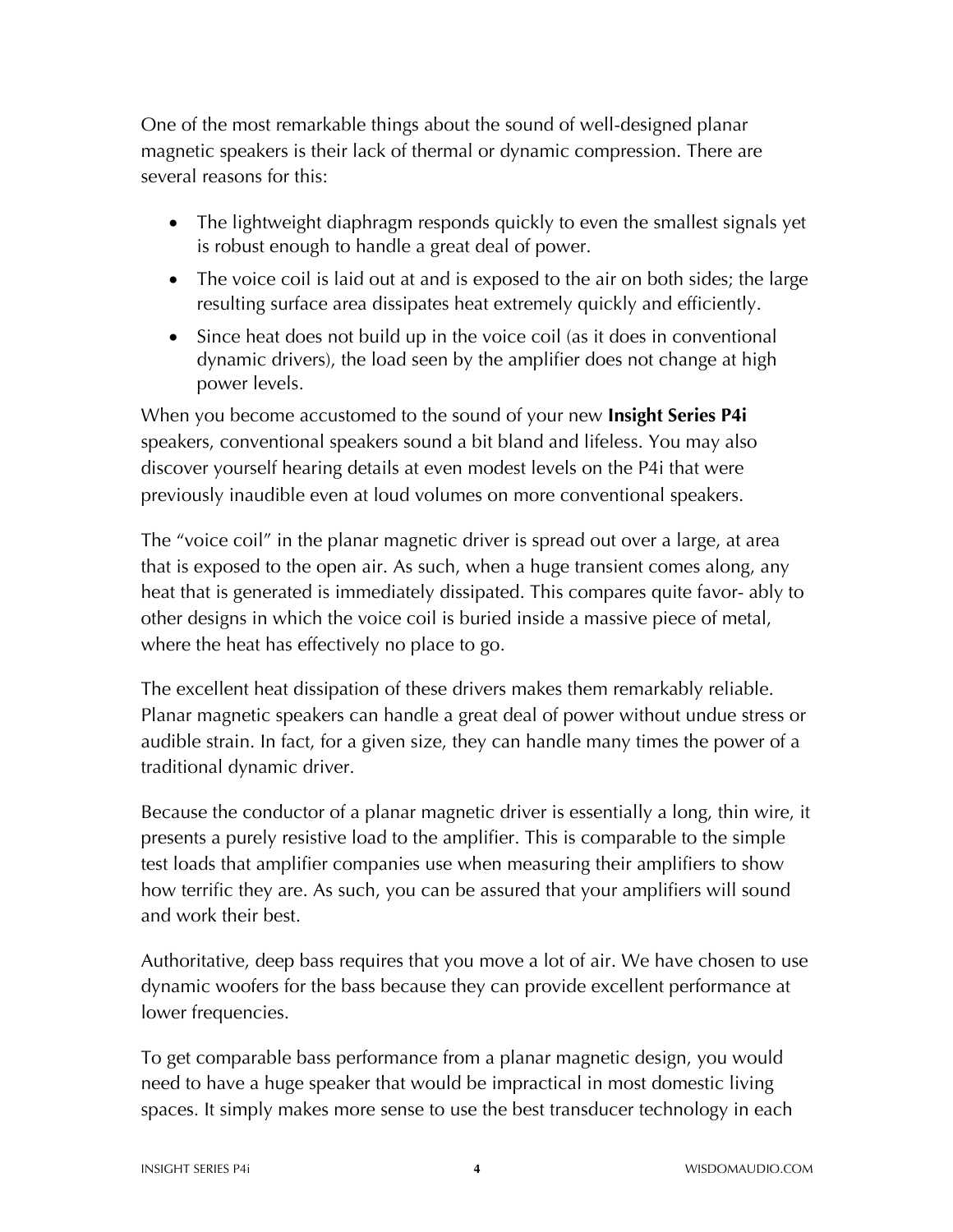area of the reproduced spectrum. One of Wisdom Audio's strengths is in seamlessly blending these technologies — particularly important given the high standards set by our planar magnetic drivers.

Of course, the dynamic woofers themselves must be rather extraordinary to "keep up" with the planar magnetic drivers right up to the crossover frequency.

Our woofers are different because they must be in order to do their job. Specifically, we need highly dynamic, uncompressed bass (to keep up with the planar magnetic drivers) that does not depend on a critical amount of enclosure volume (since these speakers are mounted in your wall and use the space inside the wall as their "enclosure"). These two design goals require rather extraordinary attention to myriad details.

The motor and suspension system of these woofers therefore includes all the critical damping required for optimal operation. (In most speakers, the woofers depend on the air trapped inside their enclosures as an additional "spring" to help them behave properly.) Technically, this approach is known as an "infinite baffle" design. In practice, the volume of air behind the speaker does not have to be infinite, of course. It just needs to be large enough to not act like an acoustic "spring". Recommended and minimum enclosure volumes for the speaker are listed in the Specifications section and repeated on the Dimensions page.

Many speakers include a mid-bass "bump" in their response to give the illusion of going deeper in the bass than they actually do. Unfortunately, this "bump" makes blending them seamlessly with a high-quality subwoofer almost impossible.

All Insight Series speakers have been designed to optimally crossover at 80 Hz, which is the most common bass management transition used to integrate with subwoofer(s).

# **Unpacking and Installing the P4i**

Your new Wisdom Audio Insight Series P4i in-wall speaker is relative compact, but surprisingly massive compared to most in-wall speakers. Please exercise caution when unpacking your P4i to ensure that you do not strain yourself from its (perhaps unexpected) weight.

**1.** Use the included cardboard template to trace the outline of the hole for the speaker and carefully cut to the line.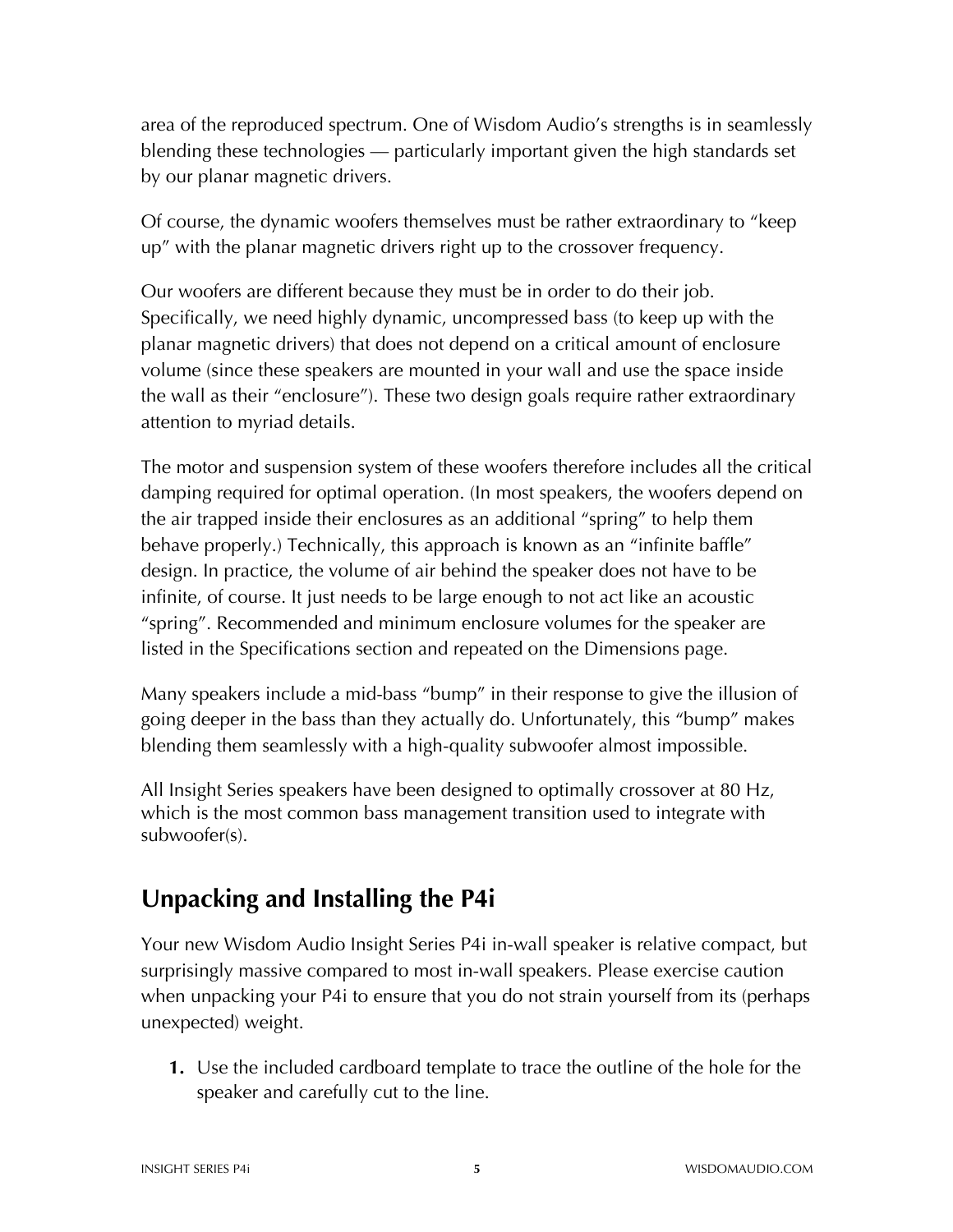- **2.** Carefully remove the magnetic grille, tipping it off from one side to the other (not from one end to the other), to avoid damaging the grille. Set it aside, laying it at.
- **3.** Push any insulation in the wall to the side. If there is no insulation in the wall, loosely fill the stud bay with insulation to reduce cavity resonances and improve performance.
- **4.** Using assistance to hold the speaker away from the wall, connect the speaker cable to the  $+$  and  $-$  connectors on the rear of the speaker, paying attention to proper polarity.
- **5.** Make sure all the speaker clamps are retracted in their "ready-to- mount" position at the tops of the mount towers, tucked within the mounting opening's border.
- **6.** Insert the speaker straight into the mounting opening. Tighten the speaker clamp screws on the front of the speaker baffle. The speaker clamps will automatically rotate into position and begin clamping the speaker.
- **7.** When you notice resistance on the screws the speaker has been clamped successfully. **IMPORTANT: Always use low-torque settings. NEVER overtighten the clamp screws.**

## **Your P4i and Subwoofers**

All Insight Series loudspeakers are optimized for use with subwoofers, with a crossover of 80 Hz. (This is the most common frequency below which subwoofers are used.)

When properly installed in the wall, your P4i has inherently at response to 80 Hz, without the common "bass bump" that characterizes most in-wall speakers and is placed there to yield the impression of "more bass" than there really is. This makes it easy to blend seamlessly with a high-quality subwoofer such as one of Wisdom Audio's Regenerative Transmission Line™ (RTL™) subwoofers.

You should setup your surround processor speaker bass management to "Small" and or with an 80 Hz crossover to maximize the speaker's output. Doing so ensures that all content below 80 Hz is directed to the subwoofer(s) for reproduction.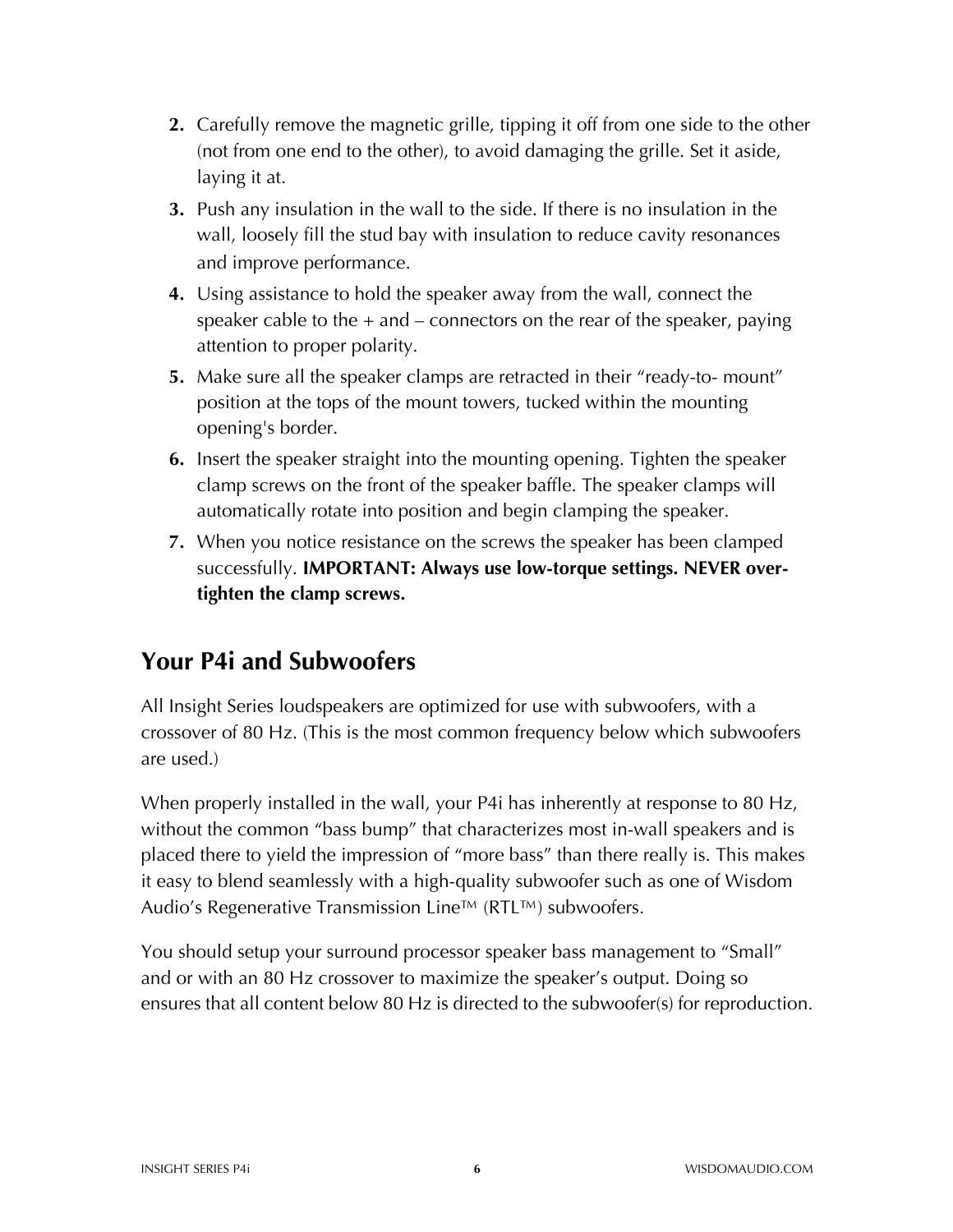## **Care and Maintenance**

To remove dust from the front of your P4i, use a feather duster or a lint-free soft cloth.

To remove stubborn dirt and fingerprints from the grille, we recommend isopropyl alcohol and a soft cloth. Lightly dampen the cloth with alcohol first and then clean the grille of the P4i with the cloth. Do not use excessive amounts of alcohol – there is no need for the cloth to be wet; merely damp is better.

Never attempt to clean the drivers themselves.

## **CAUTION!**

**Do not touch the surface of the planar magnetic drivers, under any circumstances.** The thin film has been carefully pre-tensioned at the factory; any subsequent contact can only damage it. 

## **North American Warranty**

### **Standard Warranty**

When purchased from and installed by an authorized Wisdom Audio dealer, Wisdom Audio loudspeakers are warranted to be free from defects in material and workmanship under normal use for a period of 5 years from the original date of purchase.

Furthermore, the transducers ("drivers") in your Wisdom Audio speakers are warranted to be free from defects in material and workmanship under normal use for a period of 10 years from the original date of purchase.

### **Harsh Conditions Use**

Wisdom Audio loudspeakers are designed for installation and operation in environmentally controlled conditions, such as are found in normal residential environments. When used in harsh conditions such as outdoors or in marine applications, the warranty is three years from the original date of purchase.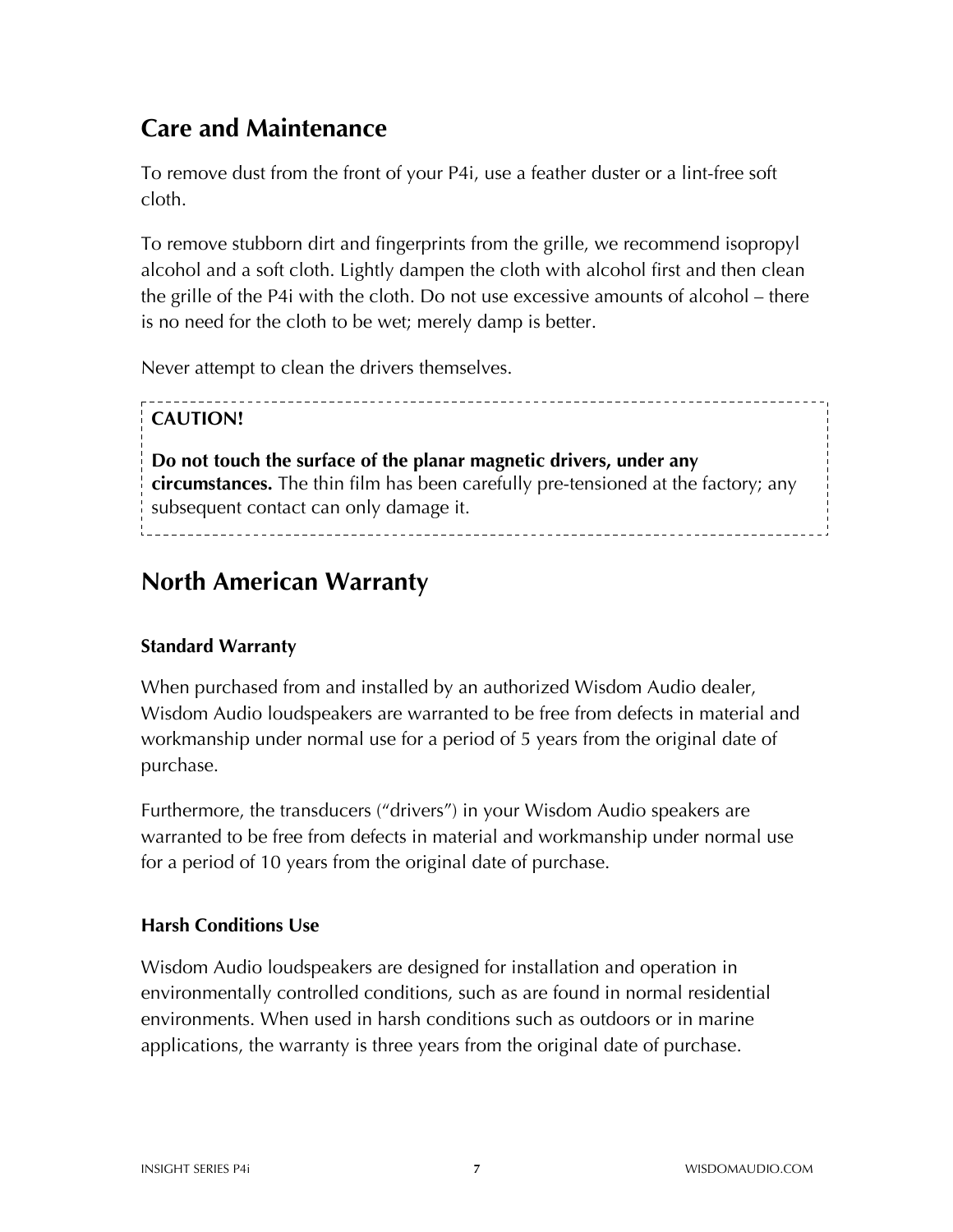During the warranty period, any Wisdom Audio products exhibiting defects in materials and/or workmanship will be repaired or replaced, at our option, without charge for either parts or labor, at our factory. The warranty will not apply to any Wisdom Audio products that has been misused, abused, altered, or installed and calibrated by anyone other than an authorized Wisdom Audio dealer.

Any Wisdom Audio product not performing satisfactorily may be returned to the factory for evaluation. Return authorization must first be obtained by either calling or writing the factory prior to shipping the component. The factory will pay for return shipping charges only if the component is found to be defective as mentioned above. There are other stipulations that may apply to shipping charges.

There is no other express warranty on Wisdom Audio products. Neither this warranty nor any other warranty, express or implied, including any implied warranties of merchantability or fitness, shall extend beyond the warranty period. No responsibility is assumed for any incidental or consequential damages. Some states do not allow limitations on how long an implied warranty lasts and other states do not allow the exclusion or limitation of incidental or consequential damages, so the above limitation or exclusion may not apply to you.

This warranty gives you specific legal rights, and you may also have other rights, which vary from state to state. This warranty is applicable in the United States and Canada only. Outside of the U.S. and Canada, please contact your local, authorized Wisdom Audio distributor for warranty and service information.

## **Obtaining Service**

We take great pride in our dealers. Experience, dedication, and integrity make these professionals ideally suited to assist with our customers' service needs.

If your Wisdom Audio loudspeaker must be serviced, please contact your dealer. Your dealer will then decide whether the problem can be remedied locally, or whether to contact Wisdom Audio for further service information or parts, or to obtain a Return Authorization. The Wisdom Audio Service Department works closely with your dealer to solve your service needs expediently.

**IMPORTANT:** Return authorization must be obtained from Wisdom Audio's Service Department BEFORE a unit is shipped for service.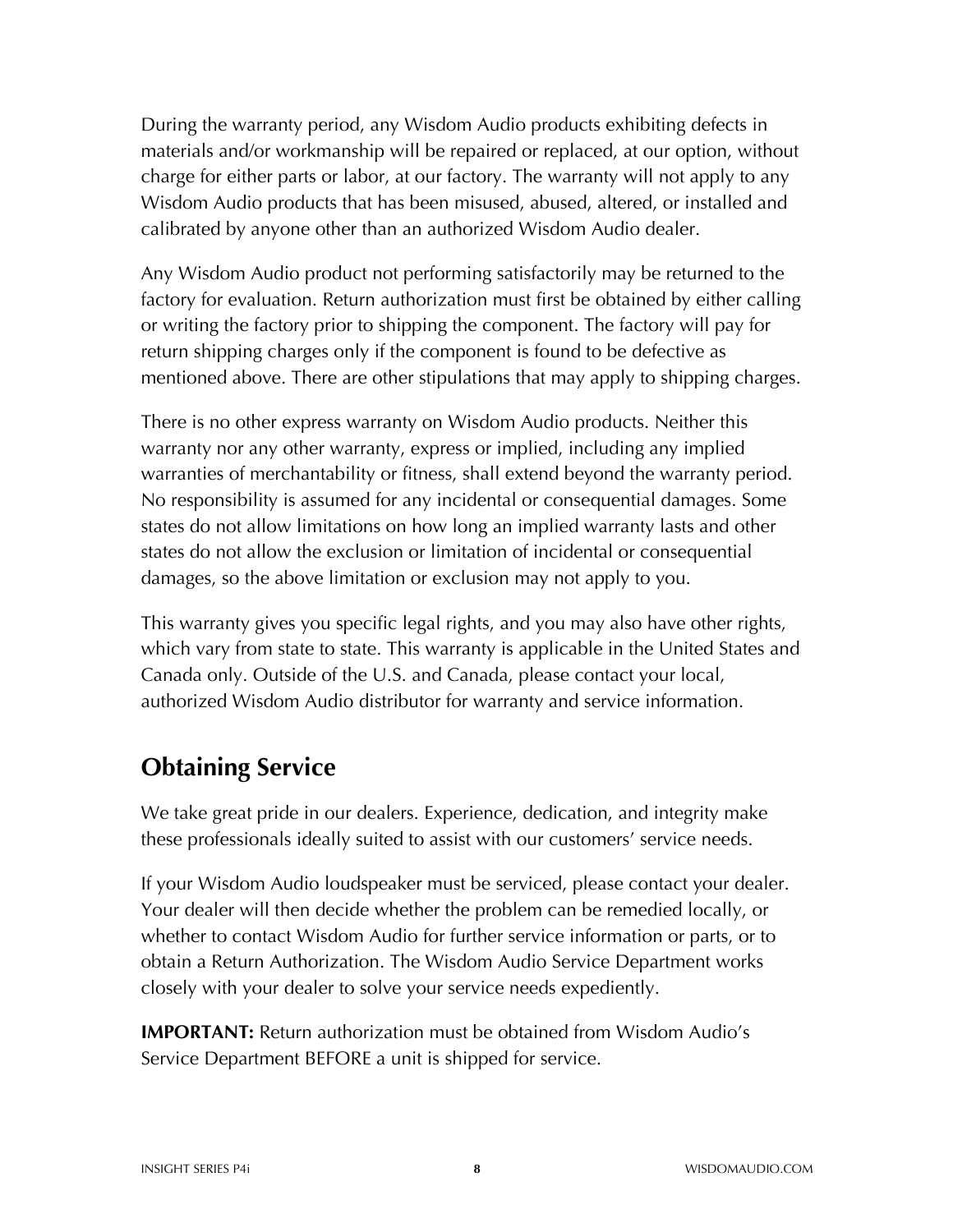It is extremely important that information about a problem be explicit and complete. A specific, comprehensive description of the problem helps your dealer and the Wisdom Audio Service Department locate and repair the difficulty as quickly as possible.

A copy of the original bill of sale will serve to verify warranty status. Please include it with the unit when it is brought in for warranty service.

**WARNING:** All returned units must be packaged in their original packaging, and the proper return authorization numbers must be marked on the outer carton for identification. Shipping the unit in improper packaging may void the warranty, as Wisdom Audio cannot be responsible for the resulting shipping damage.

Your dealer can order a new set of shipping materials for you if you need to ship your loudspeaker and no longer have the original materials. There will be a charge for this service. We strongly recommend saving all packing materials in case you need to ship your unit someday.

If the packaging to protect the unit is, in our opinion or that of our dealer, inadequate to protect the unit, we reserve the right to repackage it for return shipment at the owner's expense. Neither Wisdom Audio nor your dealer can be responsible for shipping damage due to improper (that is, non-original) packaging.

# **Specifications**

All specifications are subject to change at any time to improve the product.

- **Frequency response:** 80Hz 20 kHz ± 2dB relative to the target curve
- **Crossover frequency:** 650 Hz
- **Nominal Impedance:** 6Ω
- **Sensitivity:** 86 dB/2.83V/1m
- **Power handling, peak:** 280w
- **Maximum SPL:** 109 dB @ 1m
- **Dimensions:** See appropriate dimensions drawings on next page
- **Recommended Enclosure Volume:** 1.24 cubic feet (35.2 liters) or more
- **Minimum Enclosure Volume:** 0.66 cubic feet (18.7 liters)
- **Shipping weight, each:** 23 lbs. (10.5 kg)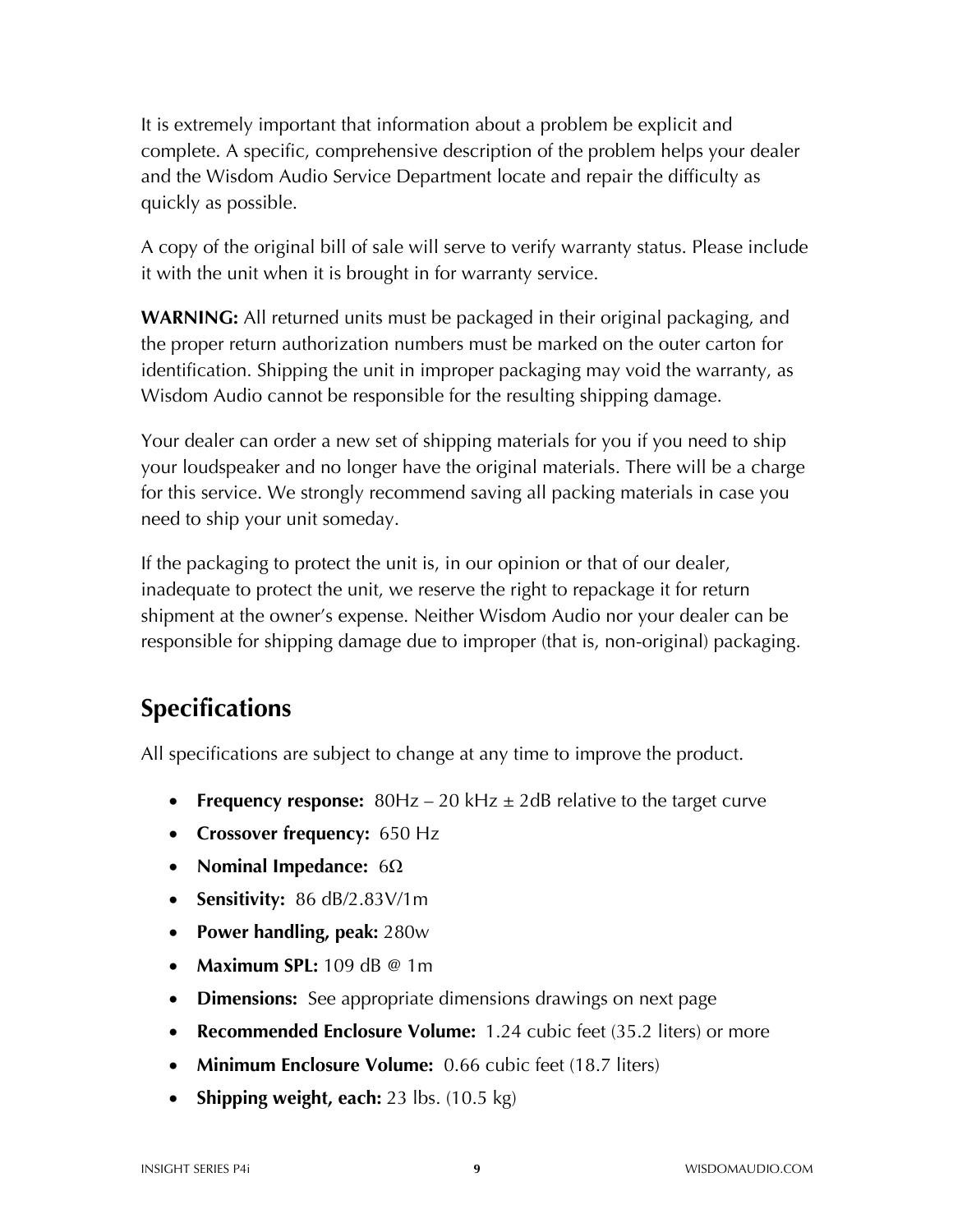For more information, see your Wisdom Audio dealer or contact:

## **Wisdom Audio**

1572 College Parkway, Suite 164 Carson City, NV 89706 wisdomaudio.com information@wisdomaudio.com (775) 887-8850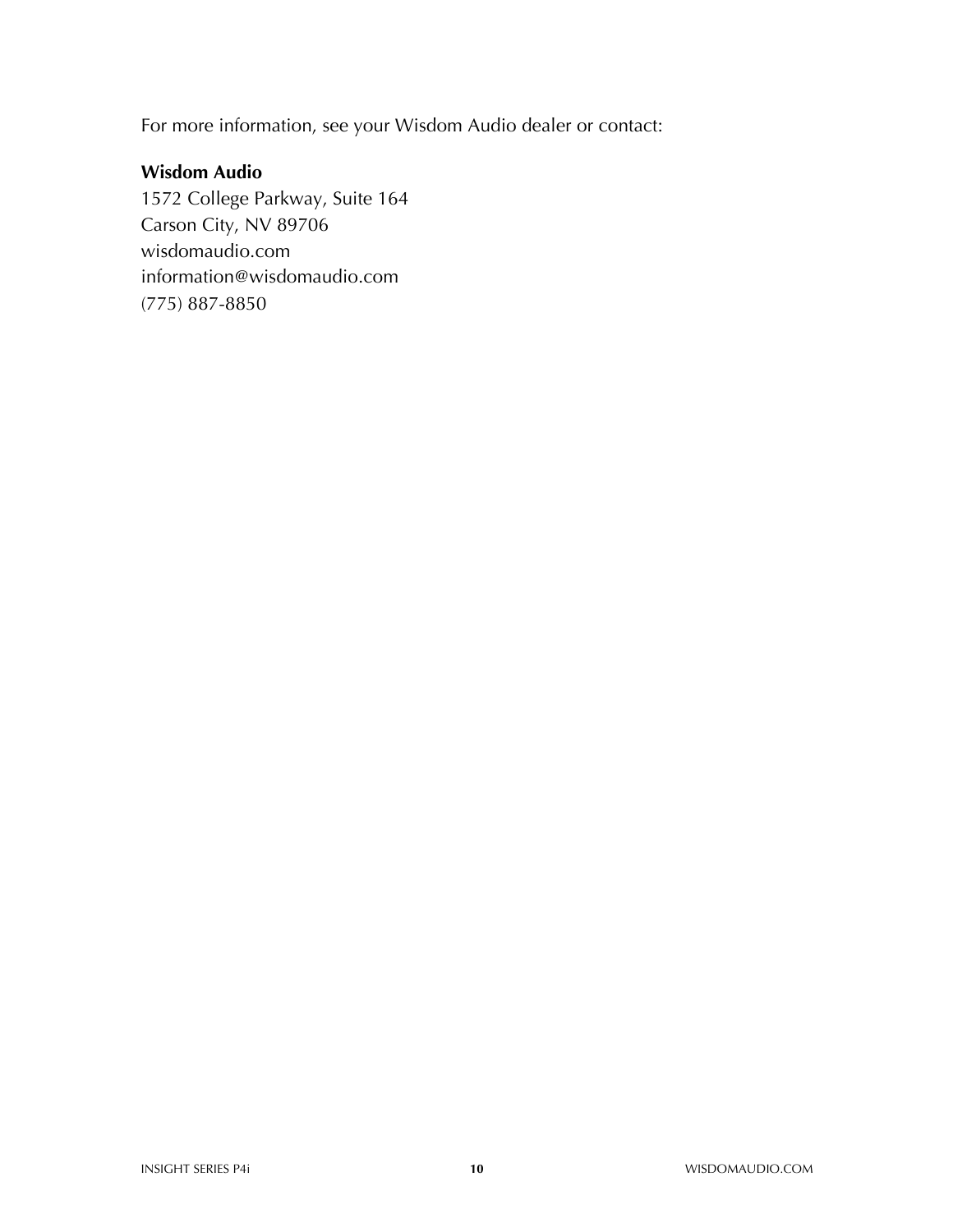## **P4i Dimensions**